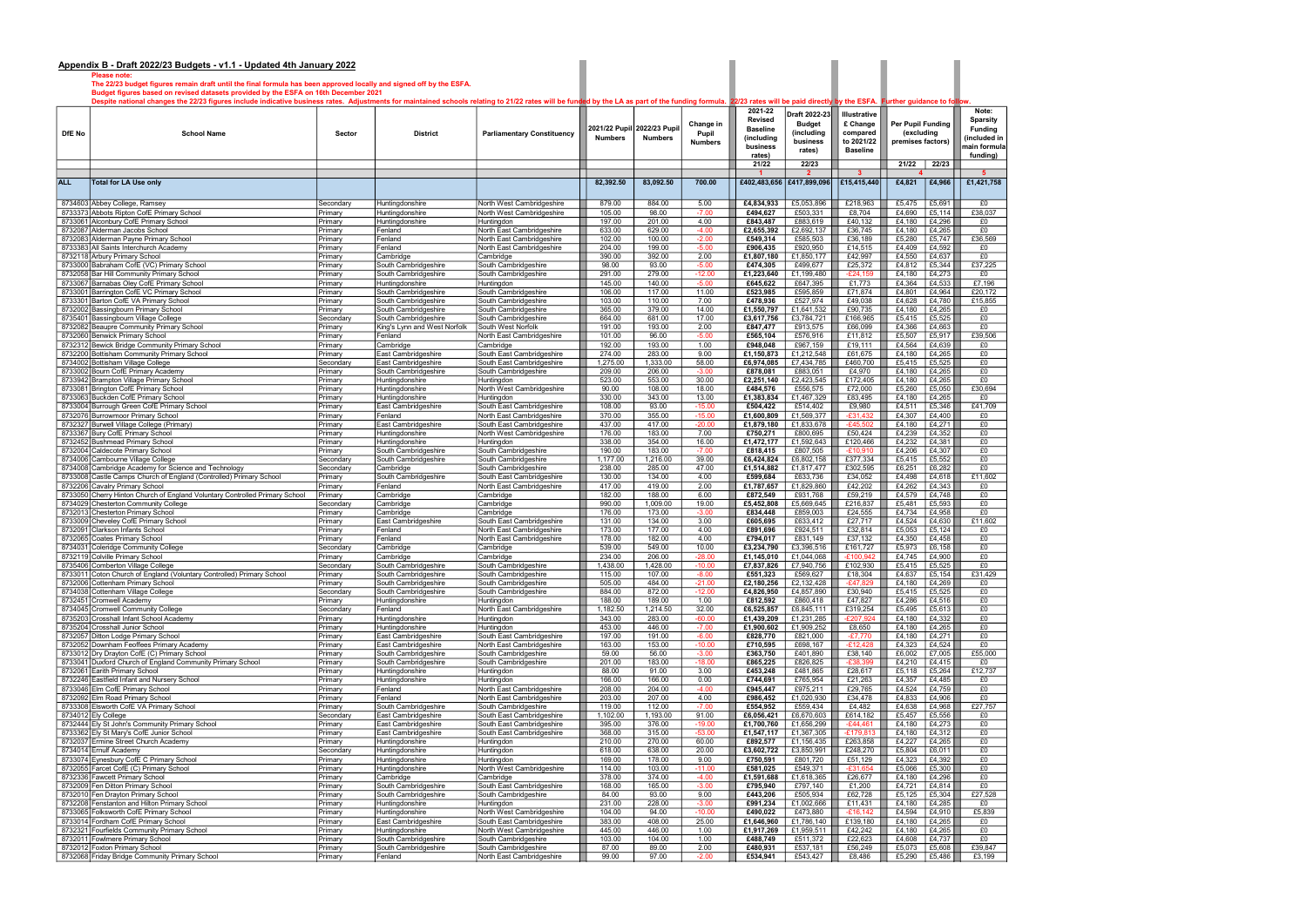Please note: The 22/23 budget figures remain draft until the final formula has been approved locally and signed off by the ESFA.

Budget figures based on revised datasets provided by the ESFA on 16th December 2021

Despite national changes the 22/23 figures include indicative business rates. Adjustments for maintained schools relating to 21/22 rates will be funded by the LA as part of the funding formula. 22/23 rates will be paid dir

| DfE No | <b>School Name</b>                                                                                     | Sector               | <b>District</b>                              | <b>Parliamentary Constituency</b>                      | 2021/22 Pupil<br><b>Numbers</b> | 2022/23 Pupi<br><b>Numbers</b> | Change in<br>Pupil<br><b>Numbers</b> | 2021-22<br>Revised<br><b>Baseline</b><br>(including<br>business | Draft 2022-23<br><b>Budget</b><br>(including<br>business<br>rates) | Illustrative<br>£ Change<br>compared<br>to 2021/22<br><b>Baseline</b> | Per Pupil Funding<br>(excluding<br>premises factors) |                  | Note:<br>Sparsity<br><b>Funding</b><br>included in<br>main formula |  |
|--------|--------------------------------------------------------------------------------------------------------|----------------------|----------------------------------------------|--------------------------------------------------------|---------------------------------|--------------------------------|--------------------------------------|-----------------------------------------------------------------|--------------------------------------------------------------------|-----------------------------------------------------------------------|------------------------------------------------------|------------------|--------------------------------------------------------------------|--|
|        |                                                                                                        |                      |                                              |                                                        |                                 |                                |                                      | rates)<br>21/22                                                 | 22/23                                                              |                                                                       | 21/22                                                | 22/23            | funding)                                                           |  |
|        |                                                                                                        |                      |                                              |                                                        |                                 |                                |                                      |                                                                 | $\overline{2}$                                                     | $\mathbf{3}$                                                          |                                                      |                  | $5^{\circ}$                                                        |  |
|        | 8732328 Fulbourn Primary School<br>8732085 Galfrid School (formerly Abbey Meadows)                     | Primary<br>Primary   | South Cambridgeshire<br>Cambridge            | South East Cambridgeshire<br>Cambridge                 | 291.00<br>354.00                | 287.00<br>319.00               | $-4.00$<br>$-35.00$                  | £1,293,015<br>£1,640,591                                        | £1,303,376<br>£1,541,702                                           | £10,361<br>$-£98,88$                                                  | £4,180<br>£4,627                                     | £4,265<br>£4,825 | £0<br>£0                                                           |  |
|        | 8732014 Gamlingay First School                                                                         | Primary              | South Cambridgeshire                         | South Cambridgeshire                                   | 332.00                          | 375.00                         | 43.00                                | £1,396,934                                                      | £1,608,549                                                         | £211,615                                                              | £4,180                                               | £4,265           | £0                                                                 |  |
|        | 8732015 Girton Glebe Primary School                                                                    | Primary              | South Cambridgeshire                         | South Cambridgeshire                                   | 174.00                          | 172.00                         | $-2.00$                              | £751,107                                                        | £779,390                                                           | £28,282                                                               | £4,191                                               | £4,405           | £0                                                                 |  |
|        | 8732448 Glebelands Primary Academy<br>8732036 Godmanchester Bridge Academy                             | Primary<br>Primary   | Fenland<br>Huntingdonshire                   | North East Cambridgeshire<br>Huntingdon                | 402.00<br>197.50                | 397.00<br>210.00               | $-5.00$<br>12.50                     | £1,689,493<br>£917,167                                          | £1,735,340<br>£981,932                                             | £45,848<br>£64,765                                                    | £4,180<br>£4,622                                     | £4,348<br>£4,655 | £0<br>£0                                                           |  |
|        | 8732209 Godmanchester Community Academy                                                                | Primary              | Huntingdonshire                              | Huntingdon                                             | 399.00                          | 397.00                         | $-2.00$                              | £1,678,015                                                      | £1,703,400                                                         | £25,385                                                               | £4,180                                               | £4,265           | £0                                                                 |  |
|        | 8732067 Gorefield Primary School                                                                       | Primary              | Fenland                                      | North East Cambridgeshire                              | 93.00                           | 94.00                          | 1.00                                 | £482,156                                                        | £543,672                                                           | £61,516                                                               | £5,153                                               | £5,752           | £39,848                                                            |  |
|        | 8732016 Great Abington Primary School<br>8733310 Great and Little Shelford CofE (Aided) Primary School | Primary<br>Primary   | South Cambridgeshire                         | South Cambridgeshire                                   | 137.00<br>207.00                | 139.00<br>210.00               | 2.00<br>3.00                         | £613,470<br>£869,108                                            | £655,386<br>£899,498                                               | £41,916<br>£30,390                                                    | £4,388<br>£4,180                                     | £4,627<br>£4,265 | £7,931<br>£0                                                       |  |
|        | 8733066 Great Gidding CofE Primary School                                                              | Primary              | South Cambridgeshire<br>Huntingdonshire      | South Cambridgeshire<br>North West Cambridgeshire      | 43.00                           | 45.00                          | 2.00                                 | £331,524                                                        | £371,863                                                           | £40,339                                                               | £7,378                                               | £7,977           | £55,000                                                            |  |
|        | 8733068 Great Paxton CofE Primary School                                                               | Primary              | Huntingdonshire                              | Huntingdon                                             | 104.00                          | 97.00                          | $-7.00$                              | £522,168                                                        | £535,246                                                           | £13,078                                                               | £4,860                                               | £5,346           | £38,772                                                            |  |
|        | 8732210 Great Staughton Primary School                                                                 | Primary              | Huntingdonshire                              | Huntingdon                                             | 75.00<br>94.00                  | 77.00                          | 2.00                                 | £424,048                                                        | £445,677                                                           | £21,629                                                               | £5,632                                               | £5,766           | £53,458                                                            |  |
|        | 8733017 Great Wilbraham CofE Primary School<br>8732042 Guilden Morden CofE Primary Academy             | Primary<br>Primary   | South Cambridgeshire<br>South Cambridgeshire | South East Cambridgeshire<br>South Cambridgeshire      | 50.00                           | 91.00<br>48.00                 | $-3.00$<br>$-2.00$                   | £466,230<br>£325,349                                            | £507,382<br>£337,355                                               | £41,151<br>£12,006                                                    | £4,820<br>£6,470                                     | £5,431<br>£6,990 | £43,178<br>£31,075                                                 |  |
|        | 8733056 Guyhirn CofE VC Primary School                                                                 | Primary              | Fenland                                      | North East Cambridgeshire                              | 70.00                           | 72.00                          | 2.00                                 | £445,296                                                        | £487,770                                                           | £42,475                                                               | £6,337                                               | £6,751           | £55,000                                                            |  |
|        | 8732315 Hardwick and Cambourne Community Primary School                                                | Primary              | South Cambridgeshire                         | South Cambridgeshire                                   | 534.00                          | 494.00                         | $-40.00$                             | £2,391,380                                                      | £2,267,470                                                         | $-£123,910$                                                           | £4,180                                               | £4,265           | £0                                                                 |  |
|        | 8732018 Harston and Newton Community Primary School<br>8732252 Hartford Infant School                  | Primary<br>Primary   | South Cambridgeshire<br>Huntingdonshire      | South Cambridgeshire<br>Huntingdon                     | 134.00<br>168.00                | 126.00<br>172.00               | $-8.00$<br>4.00                      | £623,809<br>£806,320                                            | £610,372<br>£836,431                                               | $-E13,437$<br>£30,111                                                 | £4,501<br>£4,769                                     | £4,680<br>£4,833 | £1,486<br>£0                                                       |  |
|        | 8732045 Hartford Junior School                                                                         | Primary              | Huntingdonshire                              | Huntingdon                                             | 228.00                          | 227.00                         | $-1.00$                              | £1,049,009                                                      | £1,072,484                                                         | £23,476                                                               | £4,580                                               | £4,704           | £0                                                                 |  |
|        | 8733035 Haslingfield Endowed Primary School                                                            | Primary              | South Cambridgeshire                         | South Cambridgeshire                                   | 159.00                          | 153.00                         | $-6.00$                              | £689,134                                                        | £680,733                                                           | $-E8,401$                                                             | £4,245                                               | £4,356           | £0                                                                 |  |
|        | 8732007 Hatton Park Primary School<br>8732205 Hauxton Primary School                                   | Primary<br>Primary   | South Cambridgeshire<br>South Cambridgeshire | South Cambridgeshire<br>South Cambridgeshire           | 344.00<br>102.00                | 357.00<br>95.00                | 13.00<br>$-7.00$                     | £1,446,363<br>£491,930                                          | £1,531,048<br>£478,070                                             | £84,685<br>$-£13,860$                                                 | £4,180<br>£4,689                                     | £4,265<br>£4,888 | £0<br>£0                                                           |  |
|        | 8732211 Hemingford Grey Primary School                                                                 | Primary              | Huntingdonshire                              | Huntingdon                                             | 298.00                          | 291.00                         | $-7.00$                              | £1.267.948                                                      | £1,263,496                                                         | $-E4,452$                                                             | £4,180                                               | £4,265           | £0                                                                 |  |
|        | 8734503 Hinchingbrooke School                                                                          | Secondary            | Huntingdonshire                              | Huntingdon                                             | 1,494.00                        | 1,543.00                       | 49.00                                | £8,157,978                                                      | £8,593,043                                                         | £435,065                                                              | £5,415                                               | £5,525           | £0                                                                 |  |
|        | 8732319 Histon and Impington Infant School<br>8732318 Histon and Impington Junior School               | Primary<br>Primary   | South Cambridgeshire                         | South East Cambridgeshire<br>South East Cambridgeshire | 310.00<br>436.00                | 305.00<br>479.00               | $-5.00$<br>43.00                     | £1,300,863<br>£1,844,587                                        | £1,305,888<br>£2,065,042                                           | £5,025<br>£220,455                                                    | £4,180<br>£4,180                                     | £4,265<br>£4,265 | £0<br>£0                                                           |  |
|        | 8733070 Holme CofE Primary School                                                                      | Primary              | South Cambridgeshire<br>Huntingdonshire      | North West Cambridgeshire                              | 104.00                          | 108.00                         | 4.00                                 | £514,652                                                        | £543,174                                                           | £28,522                                                               | £4,946                                               | £5,027           | £30,694                                                            |  |
|        | 8733071 Holywell CofE Primary School                                                                   | Primary              | Huntingdonshire                              | North West Cambridgeshire                              | 191.00                          | 197.00                         | 6.00                                 | £817,773                                                        | £859,598                                                           | £41,825                                                               | £4,180                                               | £4,265           | £0                                                                 |  |
|        | 8732212 Houghton Primary School<br>8733945 Huntingdon Primary School                                   | Primary<br>Primary   | Huntingdonshire<br>Huntingdonshire           | Huntingdon<br>Huntingdon                               | 182.00<br>421.00                | 184.00<br>405.00               | 2.00<br>$-16.00$                     | £787,800<br>£1,939,497                                          | £820,839<br>£1,906,071                                             | £33,039<br>$-£33,425$                                                 | £4,180<br>£4,519                                     | £4,314<br>£4,615 | £0<br>£0                                                           |  |
|        | 8734004 Impington Village College                                                                      | Secondary            | South Cambridgeshire                         | South East Cambridgeshire                              | 1,141.00                        | 1,162.00                       | 21.00                                | £6,226,570                                                      | £6,468,105                                                         | £241,535                                                              | £5,415                                               | £5,525           | £0                                                                 |  |
|        | 8732024 Isle of Ely Primary School                                                                     | Primary              | East Cambridgeshire                          | South East Cambridgeshire                              | 354.00                          | 382.00                         | 28.00                                | £1,486,305                                                      | £1,635,815                                                         | £149,510                                                              | £4,180                                               | £4,265           | £0                                                                 |  |
|        | 8733022 Isleham Church of England Primary School                                                       | Primary              | East Cambridgeshire                          | South East Cambridgeshire                              | 203.00                          | 205.00                         | 2.00                                 | £866,412                                                        | £895,521                                                           | £29,109                                                               | £4,180                                               | £4,281           | £0                                                                 |  |
|        | 8735205 Jeavons Wood Primary School<br>8732021 Kennett Primary School                                  | Primary<br>Primary   | South Cambridgeshire<br>East Cambridgeshire  | South Cambridgeshire<br>South East Cambridgeshire      | 426.00<br>94.00                 | 420.00<br>98.00                | $-6.00$<br>4.00                      | £1,791,618<br>£450,150                                          | £1,802,238<br>£482,327                                             | £10,620<br>£32,177                                                    | £4,180<br>£4,775                                     | £4,265<br>£4,908 | £0<br>£16,166                                                      |  |
|        | 8732442 Kettlefields Primary School                                                                    | Primary              | East Cambridgeshire                          | South East Cambridgeshire                              | 122.00                          | 120.00                         | $-2.00$                              | £564,885                                                        | £589,152                                                           | £24,267                                                               | £4,489                                               | £4,766           | £21,883                                                            |  |
|        | 8732023 Kimbolton Primary Academy                                                                      | Primary              | Huntingdonshire                              | Huntingdon                                             | 65.00                           | 58.00                          | $-7.00$                              | £390,838                                                        | £393,112                                                           | £2,274                                                                | £5,987                                               | £6,749           | £55,000                                                            |  |
|        | 8732331 Kinderley Primary School<br>8732446 Kings Hedges Primary School                                | Primary<br>Primary   | Fenland<br>Cambridge                         | North East Cambridgeshire<br>Cambridge                 | 69.00<br>418.00                 | 70.00<br>421.00                | 1.00<br>3.00                         | £414,732<br>£1,978,397                                          | £472,928<br>£2,027,863                                             | £58,196<br>£49,465                                                    | £6,049<br>£4,622                                     | £6,696<br>£4,706 | £55,000<br>£0                                                      |  |
|        | 8732026 Kingsfield Primary School                                                                      | Primary              | Fenland                                      | North East Cambridgeshire                              | 386.00                          | 385.00                         | $-1.00$                              | £1,650,291                                                      | £1,707,571                                                         | £57,280                                                               | £4,240                                               | £4,399           | £0                                                                 |  |
|        | 8733387 Lantern Community Primary School                                                               | Primary              | East Cambridgeshire                          | South East Cambridgeshire                              | 398.00                          | 390.00                         | $-8.00$                              | £1,674,219                                                      | £1,673,929                                                         | $-E290$                                                               | £4,180                                               | £4,265           | £0                                                                 |  |
|        | 8732072 Leverington Primary Academy<br>8733317 Linton CofE Infant School                               | Primary<br>Primary   | Fenland<br>South Cambridgeshire              | North East Cambridgeshire<br>South East Cambridgeshire | 208.00<br>163.00                | 206.00<br>165.00               | $-2.00$<br>2.00                      | £935,578<br>£702,149                                            | £960,263<br>£738,376                                               | £24,684<br>£36,228                                                    | £4,467<br>£4,289                                     | £4,630<br>£4,456 | £0<br>£0                                                           |  |
|        | 8732204 Linton Heights Junior School                                                                   | Primary              | South Cambridgeshire                         | South East Cambridgeshire                              | 243.00                          | 231.00                         | $-12.00$                             | £1,020,011                                                      | £992,847                                                           | $-£27,164$                                                            | £4,180                                               | £4,280           | £0                                                                 |  |
|        | 8735416 Linton Village College                                                                         | Secondary            | South Cambridgeshire                         | South East Cambridgeshire                              | 862.00                          | 832.00                         | $-30.00$                             | £4,704,900                                                      | £4,634,436                                                         | -£70,464                                                              | £5,415                                               | £5,526           | £0                                                                 |  |
|        | 8732066 Lionel Walden Primary School<br>8732293 Little Paxton Primary School                           | Primary<br>Primary   | Fenland<br>Huntingdonshire                   | North East Cambridgeshire<br>Huntingdon                | 212.00<br>363.00                | 212.00<br>353.00               | 0.00<br>$-10.00$                     | £913,460<br>£1,570,617                                          | £931,480<br>£1,559,311                                             | £18,020<br>£11,30°                                                    | £4,180<br>£4,180                                     | £4,265<br>£4,266 | £0<br>£0                                                           |  |
|        | 8733053 Little Thetford CofE VC Primary School                                                         | Primary              | East Cambridgeshire                          | South East Cambridgeshire                              | 99.00                           | 97.00                          | $-2.00$                              | £471,874                                                        | £513,483                                                           | £41,609                                                               | £4,640                                               | £5,164           | £38,772                                                            |  |
|        | 8734009 Littleport & East Cambs Academy                                                                | Secondary            | East Cambridgeshire                          | North East Cambridgeshire                              | 550.00                          | 574.00                         | 24.00                                | £3,072,022                                                      | £3,339,216                                                         | £267,194                                                              | £5,571                                               | £5,804           | £6,933                                                             |  |
|        | 8732074 Littleport Community Primary School<br>8735411 Longsands Academy                               | Primary<br>Secondary | East Cambridgeshire<br>Huntingdonshire       | North East Cambridgeshire<br>Huntingdon                | 422.00<br>1,416.00              | 420.00<br>1,403.00             | $-2.00$<br>$-13.00$                  | £1,830,454<br>£7,756,705                                        | £1,857,794<br>£7,861,254                                           | £27,340<br>£104,548                                                   | £4,180<br>£5,441                                     | £4,265<br>£5,566 | £0<br>£0                                                           |  |
|        | 8732075 Manea Community Primary School                                                                 | Primary              | Fenland                                      | North East Cambridgeshire                              | 222.00                          | 232.00                         | 10.00                                | £1,009,268                                                      | £1,090,388                                                         | £81,120                                                               | £4,437                                               | £4,587           | £0                                                                 |  |
|        | 8730123 Marleigh Primary Academy                                                                       | Primary              | Cambridge                                    | Cambridge                                              | 0.00                            | 35.00                          | 35.00                                | £0                                                              | £210,228                                                           | £210,228                                                              | n/a                                                  | £6,007           | £0                                                                 |  |
|        | 8732121 Mayfield Primary School<br>8732025 Meadow Primary School                                       | Primary<br>Primary   | Cambridge<br>South Cambridgeshire            | Cambridge<br>South East Cambridgeshire                 | 386.00<br>186.00                | 391.00<br>207.00               | 5.00<br>21.00                        | £1,659,500<br>£782,710                                          | £1,713,635<br>£888,085                                             | £54,135<br>£105,375                                                   | £4,180<br>£4,180                                     | £4,265<br>£4,265 | £0<br>£0                                                           |  |
|        | 8732028 Melbourn Primary School                                                                        | Primary              | South Cambridgeshire                         | South Cambridgeshire                                   | 361.00                          | 387.00                         | 26.00                                | £1,559,160                                                      | £1,700,735                                                         | £141,575                                                              | £4,180                                               | £4,265           | £0                                                                 |  |
|        | 8734040 Melbourn Village College                                                                       | Secondary            | South Cambridgeshire                         | South Cambridgeshire                                   | 625.00                          | 602.00                         | $-23.00$                             | £3,467,813                                                      | £3,443,271                                                         | $-E24,541$                                                            | £5,514                                               | £5,684           | £0                                                                 |  |
|        | 8732029 Meldreth Primary School<br>8732030 Mepal and Witcham Church of England Primary School          | Primary<br>Primary   | South Cambridgeshire<br>East Cambridgeshire  | South Cambridgeshire<br>North East Cambridgeshire      | 197.00<br>91.00                 | 207.00<br>89.00                | 10.00<br>$-2.00$                     | £864,530<br>£474,041                                            | £928,319<br>£514,667                                               | £63,789<br>£40,626                                                    | £4,180<br>£5,161                                     | £4,286<br>£5,734 | £0<br>£44,646                                                      |  |
|        | 8732059 Meridian Primary School                                                                        | Primary              | South Cambridgeshire                         | South Cambridgeshire                                   | 193.00                          | 198.00                         | 5.00                                 | £824,232                                                        | £872,574                                                           | £48,343                                                               | £4,180                                               | £4,319           | £0                                                                 |  |
|        | 8732257 Middlefield Primary Academy                                                                    | Primary              | Huntingdonshire                              | Huntingdon                                             | 206.00                          | 204.00                         | $-2.00$                              | £865,700                                                        | £875,876                                                           | £10,176                                                               | £4,180                                               | £4,271           | £0                                                                 |  |
|        | 8732447 Millfield Primary School<br>8733026 Milton Church of England Primary School                    | Primary<br>Primary   | East Cambridgeshire<br>South Cambridgeshire  | North East Cambridgeshire<br>South East Cambridgeshire | 321.00<br>377.00                | 348.00<br>342.00               | 27.00<br>$-35.00$                    | £1,349,958<br>£1,583,984                                        | £1,492,398<br>£1,475,336                                           | £142,440<br>$-£108,648$                                               | £4,180<br>£4,180                                     | £4,265<br>£4,290 | £0<br>£0                                                           |  |
|        | 8733386 Milton Road Primary School                                                                     | Primary              | Cambridge                                    | Cambridge                                              | 418.00                          | 417.00                         | $-1.00$                              | £1,809,120                                                      | £1,840,385                                                         | £31,265                                                               | £4,180                                               | £4,265           | £0                                                                 |  |
|        | 8732449 Monkfield Park Primary School                                                                  | Primary              | South Cambridgeshire                         | South Cambridgeshire                                   | 390.00                          | 402.00                         | 12.00                                | £1,682,200                                                      | £1,766,530                                                         | £84,330                                                               | £4,180                                               | £4,265           | £0                                                                 |  |
|        | 8732107 Morley Memorial Primary School<br>8732053 Murrow Primary Academy                               | Primary<br>Primary   | Cambridge<br>Fenland                         | South Cambridgeshire<br>North East Cambridgeshire      | 401.00<br>109.00                | 383.00<br>99.00                | $-18.00$<br>$-10.00$                 | £1,712,808<br>£577,831                                          | £1,672,715<br>£544,593                                             | $-E40,093$<br>$-£33,239$                                              | £4,180<br>£5,257                                     | £4,272<br>£5,453 | £0<br>£0                                                           |  |
|        | 8734003 Neale-Wade Academy                                                                             | Secondary            | Fenland                                      | North East Cambridgeshire                              | 1,233.00                        | 1,272.00                       | 39.00                                | £7,183,047                                                      | £7,729,385                                                         | £546,338                                                              | £5,784                                               | £6,037           | £0                                                                 |  |
|        | 8732088 New Road Primary School                                                                        | Primary              | Fenland                                      | North East Cambridgeshire                              | 139.00                          | 161.00                         | 22.00                                | £727,555                                                        | £842,579                                                           | £115,024                                                              | £5,196                                               | £5,201           | £0                                                                 |  |
|        | 8732109 Newnham Croft Primary School<br>8734005 North Cambridge Academy                                | Primary<br>Secondary | Cambridge<br>Cambridge                       | Cambridge<br>Cambridge                                 | 223.00<br>542.00                | 226.00<br>617.00               | 3.00<br>75.00                        | £959,700<br>£3,426,864                                          | £991,450<br>£3,954,564                                             | £31,750<br>£527,700                                                   | £4,180<br>£6,266                                     | £4,265<br>£6,359 | £0<br>£0                                                           |  |
|        | 8734028 Northstowe Secondary School                                                                    | Secondary            | South Cambridgeshire                         | South Cambridgeshire                                   | 310.00                          | 430.00                         | 120.00                               | £1,748,180                                                      | £2,448,797                                                         | £700,617                                                              | £5,450                                               | £5,559           | £0                                                                 |  |
|        | 8732096 Oakington CofE VA Primary School                                                               | Primary              | South Cambridgeshire                         | South Cambridgeshire                                   | 124.00                          | 121.00                         | $-3.00$                              | £567,517                                                        | £599,385                                                           | £31,868                                                               | £4,537                                               | £4,913           | £20,778                                                            |  |
|        | 8732098 Offord Primary School<br>8733390 Orchard Park Community Primary School                         | Primary<br>Primary   | Huntingdonshire<br>South Cambridgeshire      | Huntingdon<br>South East Cambridgeshire                | 93.00<br>183.00                 | 85.00<br>167.00                | $-8.00$<br>$-16.00$                  | £463,131<br>£944,127                                            | £491,758<br>£890,016                                               | £28,628<br>$-£54,111$                                                 | £4,977<br>£4,973                                     | £5,782<br>£5,125 | £47,583<br>£0                                                      |  |
|        | 8732044 Orchards Church of England Primary School                                                      | Primary              | Fenland                                      | North East Cambridgeshire                              | 377.00                          | 362.00                         | $-15.00$                             | £1,854,689                                                      | £1,851,948                                                         | $-E2,741$                                                             | £4,879                                               | £5,074           | £0                                                                 |  |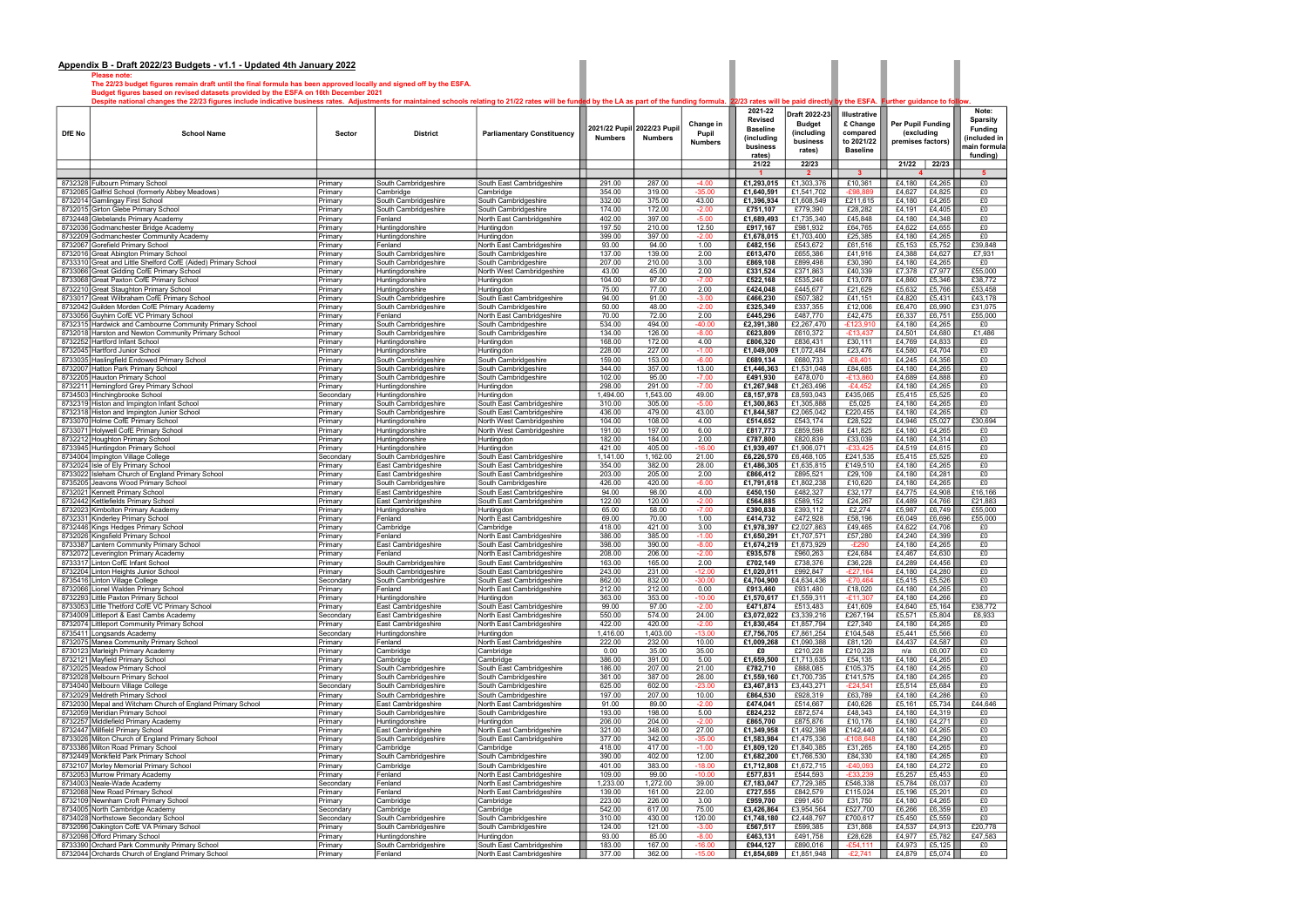Please note: The 22/23 budget figures remain draft until the final formula has been approved locally and signed off by the ESFA.

Budget figures based on revised datasets provided by the ESFA on 16th December 2021

Despite national changes the 22/23 figures include indicative business rates. Adjustments for maintained schools relating to 21/22 rates will be funded by the LA as part of the funding formula. 22/23 rates will be paid dir

| DfE No | <b>School Name</b>                                                                                  | Sector               | <b>District</b>                              | <b>Parliamentary Constituency</b>                      | Change in<br>2021/22 Pupil<br>2022/23 Pupi<br>Pupil<br><b>Numbers</b><br><b>Numbers</b><br><b>Numbers</b> |                    | 2021-22<br>Revised<br><b>Baseline</b><br>(including<br>business<br>rates) | Draft 2022-23<br><b>Budget</b><br>(including<br>business<br>rates) | Illustrative<br>£ Change<br>compared<br>to 2021/22<br><b>Baseline</b> | <b>Per Pupil Funding</b><br>(excluding<br>premises factors) |                  | Note:<br><b>Sparsity</b><br>Funding<br>included in<br>main formula<br>funding) |               |
|--------|-----------------------------------------------------------------------------------------------------|----------------------|----------------------------------------------|--------------------------------------------------------|-----------------------------------------------------------------------------------------------------------|--------------------|---------------------------------------------------------------------------|--------------------------------------------------------------------|-----------------------------------------------------------------------|-------------------------------------------------------------|------------------|--------------------------------------------------------------------------------|---------------|
|        |                                                                                                     |                      |                                              |                                                        |                                                                                                           |                    |                                                                           | 21/22                                                              | 22/23<br>$\overline{2}$                                               | -3                                                          | 21/22            | 22/23                                                                          | 5             |
|        | 8732031 Over Primary School                                                                         | Primary              | South Cambridgeshire                         | South East Cambridgeshire                              | 224.00                                                                                                    | 210.00             | $-14.00$                                                                  | £957,614                                                           | £921,957                                                              | $-£35.657$                                                  | £4,180           | £4,289                                                                         | £0            |
|        | 8735201 Park Lane Primary & Nursery School                                                          | Primary              | Fenland                                      | North East Cambridgeshire                              | 412.00                                                                                                    | 419.00             | 7.00                                                                      | £1,730,869                                                         | £1,795,744                                                            | £64,875                                                     | £4,180           | £4,265                                                                         | £0            |
|        | 8733350 Park Street CofE Primary School                                                             | Primary              | Cambridge                                    | Cambridge                                              | 98.00                                                                                                     | 122.00             | 24.00                                                                     | £474,594                                                           | £585,210                                                              | £110,616                                                    | £4,829           | £4,786                                                                         | £0            |
|        | 8734027 Parkside Community College                                                                  | Secondary            | Cambridge                                    | Cambridge                                              | 594.00                                                                                                    | 614.00             | 20.00                                                                     | £3,279,729                                                         | £3,506,360                                                            | £226,631                                                    | £5,492           | £5,682                                                                         | £0            |
|        | 8733302 Pathfinder Primary School                                                                   | Primary              | South Cambridgeshire                         | South Cambridgeshire                                   | 257.50                                                                                                    | 340.00             | 82.50                                                                     | £1,161,797                                                         | £1,539,733                                                            | £377,936                                                    | £4,328           | £4,389                                                                         | £0            |
|        | 8732094 Peckover Primary School                                                                     | Primary              | Fenland                                      | North East Cambridgeshire                              | 389.00                                                                                                    | 388.00             | $-1.00$                                                                   | £1,776,127                                                         | £1,826,688                                                            | £50,561                                                     | £4,535           | £4,677                                                                         | £0            |
|        | 8732033 Pendragon Community Primary School<br>8733331 Petersfield CofE Aided Primary School         | Primary<br>Primary   | South Cambridgeshire<br>South Cambridgeshire | South Cambridgeshire<br>South Cambridgeshire           | 384.00<br>109.00                                                                                          | 369.00<br>115.00   | $-15.00$<br>6.00                                                          | £1,655,505<br>£536,961                                             | £1,626,060<br>£580,945                                                | $-E29,445$<br>£43,984                                       | £4,180<br>£4,898 | £4,270<br>£5,025                                                               | £0<br>£25,554 |
|        | 8732239 Priory Junior School                                                                        | Primary              | Huntingdonshire                              | Huntingdon                                             | 343.00                                                                                                    | 330.00             | $-13.00$                                                                  | £1,456,990                                                         | £1,432,501                                                            | $-E24,489$                                                  | £4,180           | £4,270                                                                         | £0            |
|        | 8732219 Priory Park Infant School & Playgroup                                                       | Primary              | Huntingdonshire                              | Huntingdon                                             | 247.00                                                                                                    | 254.00             | 7.00                                                                      | £1,055,097                                                         | £1,126,416                                                            | £71,319                                                     | £4,201           | £4,322                                                                         | £0            |
|        | 8732333 Queen Edith Primary School                                                                  | Primary              | Cambridge                                    | South Cambridgeshire                                   | 399.00                                                                                                    | 402.00             | 3.00                                                                      | £1,676,088                                                         | £1,723,124                                                            | £47,036                                                     | £4,180           | £4,266                                                                         | £0            |
|        | 8733946 Queen Emma Primary School                                                                   | Primary              | Cambridge                                    | South Cambridgeshire                                   | 397.00                                                                                                    | 393.00             | $-4.00$                                                                   | £1,684,944                                                         | £1,705,796                                                            | £20,852                                                     | £4,180           | £4,265                                                                         | £0            |
|        | 8732020 Ramnoth Junior School<br>8732218 Ramsey Junior School                                       | Primary<br>Primary   | Fenland<br>Huntingdonshire                   | North East Cambridgeshire<br>North West Cambridgeshire | 285.00<br>224.00                                                                                          | 315.00<br>240.00   | 30.00<br>16.00                                                            | £1,359,279<br>£1,039,202                                           | £1,556,547<br>£1,123,989                                              | £197,268<br>£84,788                                         | £4,755<br>£4,618 | £4,928<br>£4,663                                                               | £0<br>£0      |
|        | 8732216 Ramsey Spinning Infant School                                                               | Primary              | Huntingdonshire                              | North West Cambridgeshire                              | 205.00                                                                                                    | 203.00             | $-2.00$                                                                   | £943,662                                                           | £951,891                                                              | £8,229                                                      | £4,586           | £4,672                                                                         | £0            |
|        | 8732453 Ridgefield Primary School                                                                   | Primary              | Cambridge                                    | Cambridge                                              | 206.00                                                                                                    | 202.00             | $-4.00$                                                                   | £904,607                                                           | £938,442                                                              | £33,836                                                     | £4,365           | £4,619                                                                         | £0            |
|        | 8732070 Robert Arkenstall Primary School                                                            | Primary              | East Cambridgeshire                          | South East Cambridgeshire                              | 271.00                                                                                                    | 273.00             | 2.00                                                                      | £1,162,420                                                         | £1,193,985                                                            | £31,565                                                     | £4,180           | £4,265                                                                         | £0            |
|        | 8735408 Sawston Village College                                                                     | Secondar             | South Cambridgeshire                         | South Cambridgeshire                                   | 1,084.00                                                                                                  | 1,122.00           | 38.00                                                                     | £5,912,074                                                         | £6,241,264                                                            | £329,190                                                    | £5,415           | £5,525                                                                         | £0            |
|        | 8732255 Sawtry Infants' School                                                                      | Primary              | Huntingdonshire                              | North West Cambridgeshire                              | 168.00                                                                                                    | 176.00             | 8.00                                                                      | £744,442                                                           | £795,724                                                              | £51,282                                                     | £4,331           | £4,432                                                                         | £0            |
|        | 8732220 Sawtry Junior Academy<br>8735403 Sawtry Village Academy                                     | Primary<br>Secondary | Huntingdonshire<br>Huntingdonshire           | North West Cambridgeshire<br>North West Cambridgeshire | 257.00<br>718.00                                                                                          | 255.00<br>732.00   | $-2.00$<br>14.00                                                          | £1,083,807<br>£4,010,182                                           | £1,097,122<br>£4,180,686                                              | £13,315<br>£170,504                                         | £4,180<br>£5,507 | £4,265<br>£5,634                                                               | £0<br>£0      |
|        | 8732115 Shirley Community Primary School                                                            | Primary              | Cambridge                                    | Cambridge                                              | 369.00                                                                                                    | 360.00             | $-9.00$                                                                   | £1,834,918                                                         | £1,830,733                                                            | $-E4,185$                                                   | £4,651           | £4,785                                                                         | £0            |
|        | 8734051 Sir Harry Smith Community College                                                           | Secondary            | Fenland                                      | North East Cambridgeshire                              | 926.00                                                                                                    | 949.00             | 23.00                                                                     | £5,184,474                                                         | £5,442,164                                                            | £257,691                                                    | £5,567           | £5,704                                                                         | £0            |
|        | 8735415 Soham Village College                                                                       | Secondary            | East Cambridgeshire                          | South East Cambridgeshire                              | 1,382.00                                                                                                  | 1,380.00           | $-2.00$                                                                   | £7,529,992                                                         | £7,670,962                                                            | £140,970                                                    | £5,415           | £5,525                                                                         | £0            |
|        | 8732089 Somersham Primary School                                                                    | Primary              | Huntingdonshire                              | North West Cambridgeshire                              | 255.00                                                                                                    | 270.00             | 15.00                                                                     | £1,066,389                                                         | £1,152,039                                                            | £85,650                                                     | £4,180           | £4,265                                                                         | £0            |
|        | 8732222 Spaldwick Community Primary School                                                          | Primary              | Huntingdonshire                              | North West Cambridgeshire                              | 94.00                                                                                                     | 89.00              | $-5.00$                                                                   | £502,877                                                           | £505,930                                                              | £3,053                                                      | £5,154           | £5,478                                                                         | £44,646       |
|        | 8732329 Spring Meadow Infant School<br>8733360 St Alban's Catholic Primary School                   | Primary<br>Primary   | East Cambridgeshire<br>Cambridge             | South East Cambridgeshire<br>Cambridge                 | 193.00<br>211.00                                                                                          | 179.00<br>205.00   | $-14.00$<br>$-6.00$                                                       | £921,191<br>£894,827                                               | £891,103<br>£897,946                                                  | £30.08<br>£3,119                                            | £4,545<br>£4,223 | £4,733<br>£4,362                                                               | £0<br>£0      |
|        | 8733083 St Andrew's CofE Primary School                                                             | Primary              | East Cambridgeshire                          | South East Cambridgeshire                              | 409.00                                                                                                    | 410.00             | 1.00                                                                      | £1,720,665                                                         | £1,759,695                                                            | £39,030                                                     | £4,180           | £4,265                                                                         | £0            |
|        | 8733384 St Anne's CofE Primary School                                                               | Primary              | Huntingdonshire                              | Huntingdon                                             | 209.00                                                                                                    | 202.00             | $-7.00$                                                                   | £880,455                                                           | £892,441                                                              | £11,985                                                     | £4,184           | £4,388                                                                         | £0            |
|        | 8734602 St Bede's Inter-Church School                                                               | Secondar             | Cambridge                                    | Cambridge                                              | 901.00                                                                                                    | 910.00             | 9.00                                                                      | £4,910,718                                                         | £5,059,553                                                            | £148,835                                                    | £5,415           | £5,525                                                                         | £0            |
|        | 8735200 St Helen's Primary School                                                                   | Primary              | Huntingdonshire                              | North West Cambridgeshire                              | 171.00                                                                                                    | 175.00             | 4.00                                                                      | £722,279                                                           | £755,811                                                              | £33,532                                                     | £4,205           | £4,300                                                                         | £0            |
|        | 8734064 St Ivo School                                                                               | Secondary            | Huntingdonshire                              | Huntingdon                                             | 1,460.00                                                                                                  | 1,447.00           | $-13.00$                                                                  | £7,948,911                                                         | £8,037,686                                                            | £88,775                                                     | £5,415           | £5,525                                                                         | £0            |
|        | 8733072 St John's CofE Primary School<br>8733366 St Laurence's Catholic Primary School              | Primary<br>Primary   | Huntingdonshire<br>Cambridge                 | Huntingdon<br>Cambridge                                | 372.00<br>298.00                                                                                          | 360.00<br>275.00   | $-12.00$<br>$-23.00$                                                      | £1,658,010<br>£1,304,968                                           | £1,666,679<br>£1,258,020                                              | £8,670<br>$-E46,948$                                        | £4,436<br>£4,349 | £4,608<br>£4,542                                                               | £0<br>£0      |
|        | 8732086 St Luke's CofE Primary School                                                               | Primary              | Cambridge                                    | Cambridge                                              | 133.00                                                                                                    | 119.00             | $-14.00$                                                                  | £644,230                                                           | £624,453                                                              | $-£19,777$                                                  | £4,787           | £5,184                                                                         | £0            |
|        | 8732038 St Mary's Church of England Primary School St Neots                                         | Primary              | Huntingdonshire                              | Huntingdon                                             | 107.00                                                                                                    | 101.00             | $-6.00$                                                                   | £586,121                                                           | £569,042                                                              | $-£17,078$                                                  | £5,425           | £5,578                                                                         | £0            |
|        | 8732317 St Matthew's Primary School                                                                 | Primary              | Cambridge                                    | Cambridge                                              | 610.00                                                                                                    | 618.00             | 8.00                                                                      | £2,621,888                                                         | £2,703,793                                                            | £81,905                                                     | £4,180           | £4,265                                                                         | £0            |
|        | 8733356 St Pauls CofE VA Primary School                                                             | Primary              | Cambridge                                    | Cambridge                                              | 159.00                                                                                                    | 138.00             | $-21.00$                                                                  | £732,658                                                           | £682,607                                                              | £50,05                                                      | £4,580           | £4,915                                                                         | £0            |
|        | 8732032 St Peter's CofE Aided Junior School                                                         | Primary              | Fenland                                      | North East Cambridgeshire                              | 231.00                                                                                                    | 229.00             | $-2.00$                                                                   | £1,097,490                                                         | £1,129,564                                                            | £32,073                                                     | £4,732           | £4,914                                                                         | £0            |
|        | 8735412 St Peter's School<br>8733358 St Philip's CofE Aided Primary School                          | Secondary<br>Primary | Huntingdonshire<br>Cambridge                 | Huntingdon<br>Cambridge                                | 1,048.00<br>287.00                                                                                        | 1,085.00<br>256.00 | 37.00<br>$-31.00$                                                         | £6,155,765<br>£1,219,485                                           | £6,586,418<br>£1,150,822                                              | £430,654<br>$-£68,663$                                      | £5,844<br>£4,228 | £6,042<br>£4,471                                                               | £0<br>£0      |
|        | 8732041 Stapleford Community Primary School                                                         | Primary              | South Cambridgeshire                         | South Cambridgeshire                                   | 192.00                                                                                                    | 197.00             | 5.00                                                                      | £808,800                                                           | £846,770                                                              | £37,970                                                     | £4,191           | £4,277                                                                         | £0            |
|        | 8733029 Steeple Morden CofE VC Primary School                                                       | Primary              | South Cambridgeshire                         | South Cambridgeshire                                   | 182.00                                                                                                    | 175.00             | $-7.00$                                                                   | £794,530                                                           | £790,434                                                              | $-E4,097$                                                   | £4,274           | £4,421                                                                         | £0            |
|        | 8732071 Stilton Church of England Primary Academy                                                   | Primary              | Huntingdonshire                              | North West Cambridgeshire                              | 157.00                                                                                                    | 142.00             | $-15.00$                                                                  | £701,306                                                           | £658,254                                                              | $-£43,052$                                                  | £4,442           | £4,608                                                                         | £730          |
|        | 8732084 Stretham Community Primary School                                                           | Primary              | East Cambridgeshire                          | South East Cambridgeshire                              | 157.00                                                                                                    | 164.00             | 7.00                                                                      | £724,962                                                           | £778,503                                                              | £53,541                                                     | £4,495           | £4,629                                                                         | £0            |
|        | 8732443 Stukeley Meadows Primary School                                                             | Primary              | Huntingdonshire                              | Huntingdon                                             | 408.00                                                                                                    | 399.00             | $-9.00$                                                                   | £1,750,420                                                         | £1,746,715                                                            | $-£3,705$                                                   | £4,180           | £4,265                                                                         | £0            |
|        | 8733052 Sutton CofE VC Primary School<br>8733037 Swaffham Bulbeck Church of England Primary School  | Primary<br>Primary   | East Cambridgeshire<br>East Cambridgeshire   | North East Cambridgeshire<br>South East Cambridgeshire | 265.00<br>91.00                                                                                           | 261.00<br>88.00    | 4.OU<br>$-3.00$                                                           | £1,141,500<br>£450,932                                             | $£1, 1/2, 866$    <br>£456,003                                        | £31,366<br>£5,071                                           | £4,180<br>£4,920 | £4,364<br>£5,145                                                               | £υ<br>£0      |
|        | 8732081 Swaffham Prior Church of England Academy                                                    | Primary              | East Cambridgeshire                          | South East Cambridgeshire                              | 103.00                                                                                                    | 100.00             | $-3.00$                                                                   | £503,174                                                           | £534,875                                                              | £31,701                                                     | £4,865           | £5,328                                                                         | £27,975       |
|        | 8732046 Swavesey Primary School                                                                     | Primary              | South Cambridgeshire                         | South Cambridgeshire                                   | 291.00                                                                                                    | 309.00             | 18.00                                                                     | £1,252,520                                                         | £1,354,025                                                            | £101,505                                                    | £4,180           | £4,265                                                                         | £0            |
|        | 8734007 Swavesey Village College                                                                    | Secondary            | South Cambridgeshire                         | South Cambridgeshire                                   | 1,271.00                                                                                                  | 1,253.00           | $-18.00$                                                                  | £6,915,280                                                         | £6,955,640                                                            | £40,360                                                     | £5,415           | £5,525                                                                         | £0            |
|        | 8733325 Teversham CofE VA Primary School                                                            | Primary              | South Cambridgeshire                         | South East Cambridgeshire                              | 184.00                                                                                                    | 187.00             | 3.00                                                                      | £847,957                                                           | £898,787                                                              | £50,830                                                     | £4,589           | £4,787                                                                         | £0            |
|        | 8732217 The Ashbeach Primary School<br>8733943 The Bellbird Primary School                          | Primary<br>Primary   | Huntingdonshire<br>South Cambridgeshire      | North West Cambridgeshire<br>South Cambridgeshire      | 121.00<br>388.00                                                                                          | 118.00<br>403.00   | $-3.00$<br>15.00                                                          | £604,792<br>£1,690,480                                             | £625,113<br>£1,787,435                                                | £20,321<br>£96,955                                          | £4,829<br>£4,180 | £5,124<br>£4,265                                                               | £23,351<br>£0 |
|        | 8733368 The Elton CofE Primary School of the Foundation of Frances and Jane Pre Primary             |                      | Huntingdonshire                              | North West Cambridgeshire                              | 141.00                                                                                                    | 139.00             | $-2.00$                                                                   | £620,058                                                           | £639,260                                                              | £19,203                                                     | £4,379           | £4,580                                                                         | £7,931        |
|        | 8732123 The Grove Primary School                                                                    | Primary              | Cambridge                                    | Cambridge                                              | 233.00                                                                                                    | 225.00             | $-8.00$                                                                   | £1,133,001                                                         | £1,145,202                                                            | £12,200                                                     | £4,720           | £4,942                                                                         | £0            |
|        | 8732202 The Icknield Primary School                                                                 | Primary              | South Cambridgeshire                         | South Cambridgeshire                                   | 182.00                                                                                                    | 190.00             | 8.00                                                                      | £796,236                                                           | £853,299                                                              | £57,062                                                     | £4,349           | £4,466                                                                         | £0            |
|        | 8732022 The Nene Infant & Nursery School                                                            | Primary              | Fenland                                      | North East Cambridgeshire                              | 233.00                                                                                                    | 222.00             | $-11.00$                                                                  | £1,160,729                                                         | £1,131,594                                                            | $-E29,135$                                                  | £4,962           | £5,076                                                                         | £0            |
|        | 8734011 The Netherhall School                                                                       | Secondary            | Cambridge                                    | South Cambridgeshire                                   | 827.00                                                                                                    | 884.00             | 57.00                                                                     | £4,656,772                                                         | £5,184,513                                                            | £527,742                                                    | £5,574           | £5,811                                                                         | £0            |
|        | 8732260 The Newton Community Primary School<br>8733058 The Rackham Church of England Primary School | Primary<br>Primary   | South Cambridgeshire<br>East Cambridgeshire  | South Cambridgeshire<br>South East Cambridgeshire      | 75.00<br>278.00                                                                                           | 63.00<br>279.00    | $-12.00$<br>1.00                                                          | £434,413<br>£1,192,200                                             | £410,611<br>£1,220,095                                                | $-E23,803$<br>£27,895                                       | £5,610<br>£4,180 | £6,300<br>£4,265                                                               | £55,000<br>£0 |
|        | 8732019 The Round House Primary Academy                                                             | Primary              | Huntingdonshire                              | Huntingdon                                             | 389.00                                                                                                    | 375.00             | $-14.00$                                                                  | £1,688,564                                                         | £1,662,573                                                            | $-E25,991$                                                  | £4,310           | £4,402                                                                         | £0            |
|        | 8732008 The Shade Primary School                                                                    | Primary              | East Cambridgeshire                          | South East Cambridgeshire                              | 232.00                                                                                                    | 227.00             | $-5.00$                                                                   | £975,017                                                           | £973,412                                                              | $-£1,605$                                                   | £4,180           | £4,265                                                                         | £0            |
|        | 8732335 The Spinney Primary School                                                                  | Primary              | Cambridge                                    | Cambridge                                              | 206.00                                                                                                    | 207.00             | 1.00                                                                      | £896,423                                                           | £918,652                                                              | £22,228                                                     | £4,254           | £4,341                                                                         | £0            |
|        | 8733389 The Vine Inter-Church Primary School                                                        | Primary              | South Cambridgeshire                         | South Cambridgeshire                                   | 407.00                                                                                                    | 401.00             | $-6.00$                                                                   | £1,708,800                                                         | £1,717,805                                                            | £9,005                                                      | £4,180           | £4,265                                                                         | £0            |
|        | 8732049 The Weatheralls Primary School                                                              | Primary              | East Cambridgeshire                          | South East Cambridgeshire                              | 500.00                                                                                                    | 438.00             | $-62.00$                                                                  | £2,101,190                                                         | £1,891,562                                                            | $-E209,627$                                                 | £4,180           | £4,293                                                                         | £0            |
|        | 8734000 Thomas Clarkson Academy                                                                     | Secondary            | Fenland                                      | North East Cambridgeshire                              | 1,153.00                                                                                                  | 1,196.00           | 43.00                                                                     | £7,454,756                                                         | £7,990,213                                                            | £535,456                                                    | £6,214           | £6,443                                                                         | £0            |
|        | 8732050 Thomas Eaton Primary Academy<br>8732078 Thongsley Fields Primary and Nursery School         | Primary<br>Primary   | Fenland<br>Huntingdonshire                   | North East Cambridgeshire<br>Huntingdon                | 121.00<br>242.00                                                                                          | 136.00<br>236.00   | 15.00<br>$-6.00$                                                          | £605,485<br>£1,196,095                                             | £687,592<br>£1,215,695                                                | £82,107<br>£19,599                                          | £4,969<br>£4,912 | £5,025<br>£5,120                                                               | £0<br>£0      |
|        | 8732001 Thorndown Primary School                                                                    | Primary              | Huntingdonshire                              | Huntingdon                                             | 541.00                                                                                                    | 538.00             | $-3.00$                                                                   | £2,295,960                                                         | £2,329,150                                                            | £33,190                                                     | £4,180           | £4,265                                                                         | £0            |
|        | 8733326 Thriplow CofE VA Primary School                                                             | Primary              | South Cambridgeshire                         | South Cambridgeshire                                   | 140.00                                                                                                    | 118.00             | $-22.00$                                                                  | £614,084                                                           | £546,541                                                              | $-£67,543$                                                  | £4,368           | £4,610                                                                         | £0            |
|        | 8732064 Townley Primary School                                                                      | Primary              | Fenland                                      | North East Cambridgeshire                              | 91.00                                                                                                     | 88.00              | $-3.00$                                                                   | £508,889                                                           | £530,411                                                              | £21,522                                                     | £5,442           | £5,872                                                                         | £45,381       |
|        | 8734010 Trumpington Community College                                                               | Secondary            | Cambridge                                    | Cambridge                                              | 398.00                                                                                                    | 411.00             | 13.00                                                                     | £2,314,808                                                         | £2,508,931                                                            | £194,123                                                    | £5,842           | £6,130                                                                         | £22,092       |
|        | 8732000 Trumpington Meadows Primary School<br>8732051 Trumpington Park Primary School               | Primary              | South Cambridgeshire<br>South Cambridgeshire | South Cambridgeshire<br>South Cambridgeshire           | 248.00<br>305.00                                                                                          | 227.00<br>365.00   | $-21.00$<br>60.00                                                         | £1,156,023<br>£1,370,552                                           | £1,095,649<br>£1,642,475   £271,923                                   | -£60,374                                                    | £4,633<br>£4,414 | £4,796<br>£4,434                                                               | £0<br>£0      |
|        | 8732034 University of Cambridge Primary School                                                      | Primary<br>Primary   | Cambridge                                    | Cambridge                                              | 531.00                                                                                                    | 597.00             | 66.00                                                                     | £2,225,368                                                         | £2,551,993   £326,625                                                 |                                                             | £4,180           | £4,265                                                                         | £0            |